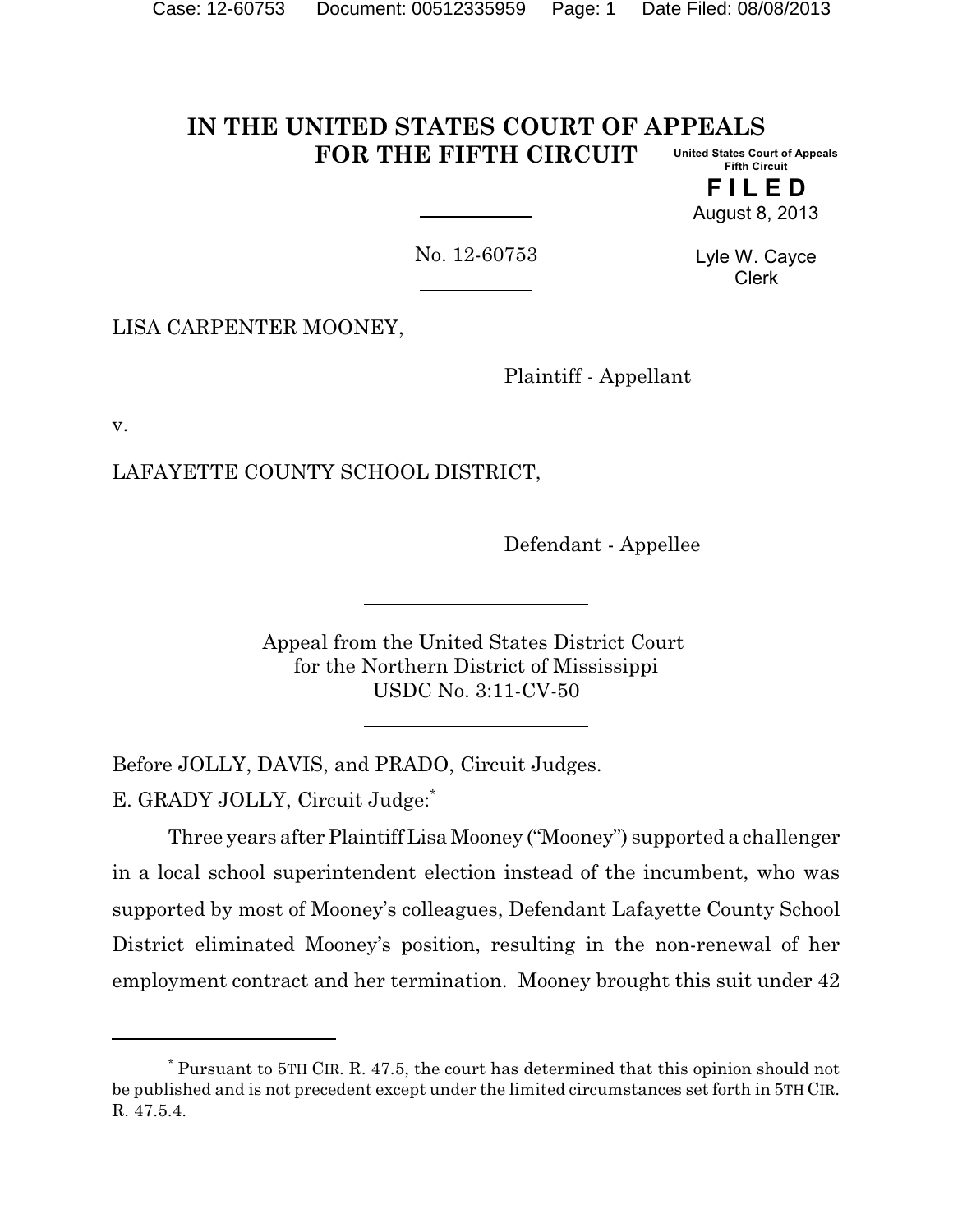U.S.C. § 1983 and Title VII, 42 U.S.C. § 2000e, *et seq*., against the school district, alleging the non-renewal was retaliation (1) for engaging in political speech protected by the First Amendment and (2) for opposing unlawful gender discrimination. The district court granted summary judgment on behalf of Lafayette County<sup>1</sup> School District (LCSD) and dismissed Mooney's complaint. We reverse in part and affirm in part. We hold that Mooney has introduced sufficient evidence to overcome summary judgment on her First Amendment claim, that her political choice was a motivating factor in LCSD's decision to not renew her contract; but she has failed to introduce sufficient evidence – under Title VII's stricter standard – that her opposition to gender discrimination was the exclusive "but for" cause of her termination. Therefore, the district court's dismissal of her § 1983 claim is VACATED and the case is REMANDED for proceedings not inconsistent with this opinion. The dismissal of her Title VII retaliation claim is AFFIRMED.

#### I.

We begin by laying out the factual background. We do so recognizing that, on this review of the grant of summary judgment, we must do so in the most favorable light to Mooney, the non-movant. Mooney was hired as a speech pathologist by the defendant LCSD in 2001. She was a member of the staff of Lafayette Elementary, one of several schools in the district. Five years after Mooney was hired, Margaret Boyd ("Boyd"), the principal at Mooney's school, promoted Mooney to the position of assistant principal. Boyd had observed Mooney in the classroom and, in 2006, chose to promote her because she felt that Mooney was "well known in the community" and a "good fit for the school." Not long before receiving the promotion, Mooney also had won an award from the State of Mississippi, which she described in her deposition as recognition for her

 $1$  Lafayette County, Mississippi is located in the north-central region of the state. The county seat is Oxford.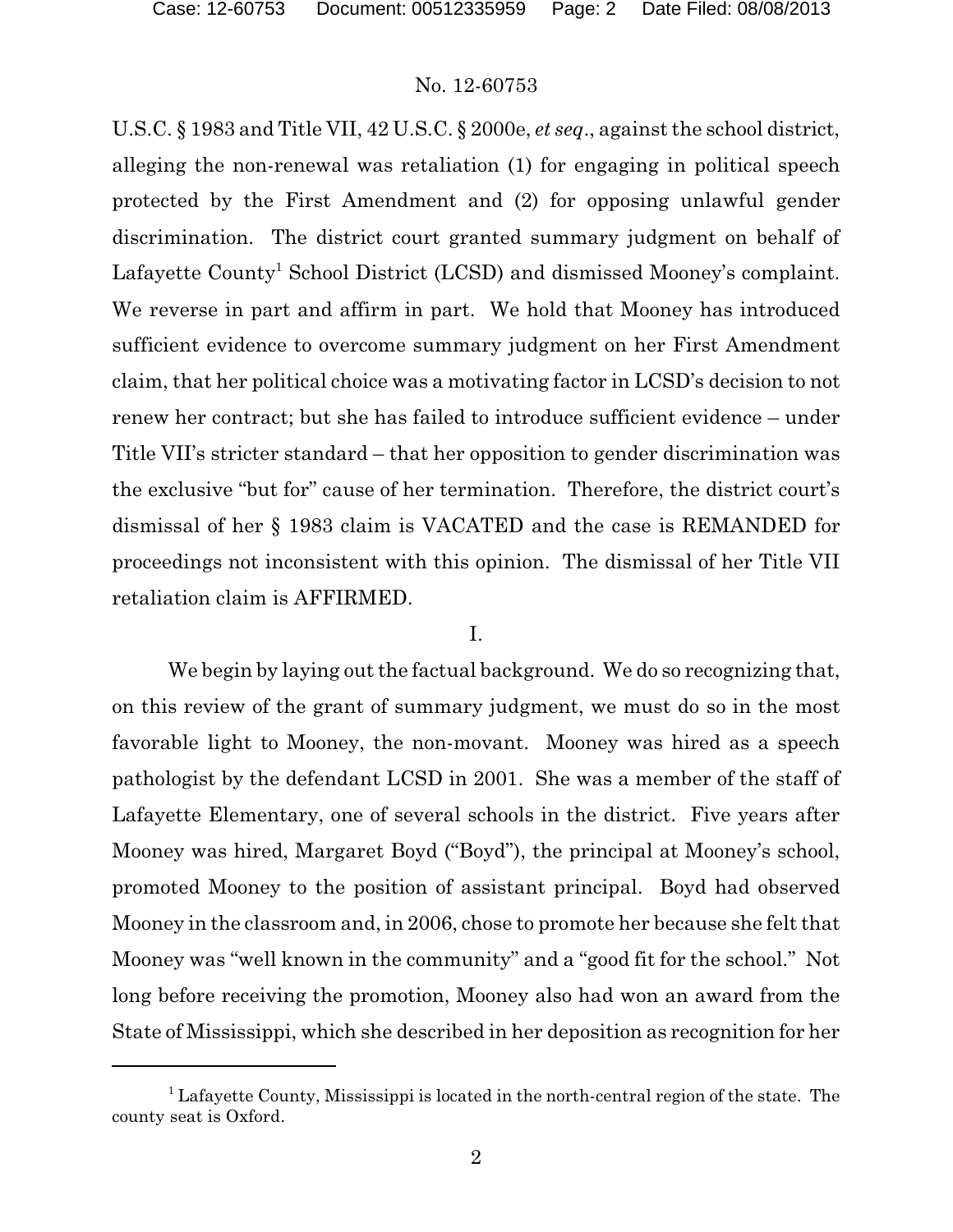being an "extremely organized and top-ranked administrator." It is unclear from the record, however, what, if any, previous administrative roles Mooney held.

Mooney's first year in the new role of assistant principal – 2007 – coincided with a local election in Lafayette County. LCSD's incumbent superintendent Mike Foster ("Foster") was running for re-election. His opponent was a special education teacher, Carolyn Davis ("Davis"). Mooney supported Davis in the election. Boyd and LCSD's assistant superintendent Ben McClung ("McClung") both openly supported the incumbent, Foster. They were aware that Mooney was a "Carolyn [Davis] fan," and discussed with each other Mooney's allegiance to Davis. Mooney testified in her deposition that, at one point during the campaign, she was asked by McClung to give money to buy newspaper ads in support of Foster and that she declined to give money and sign the ads, because she "did not feel [Foster] was best suited for the position" and because she felt "Carolyn [Davis] would be better." Mooney was not aware of any other teacher or administrator who refused to sign the Foster ads. It appears from the record before us that most teachers supported Foster, not Davis.<sup>2</sup>

Also during the campaign, Mooney says, McClung approached her a second time and requested that she supply adverse information about Davis in Davis's personnel file, presumably in an effort to harm her campaign. Mooney had attended a conference with Davis, and McClung allegedly wanted to know if Davis had said anything derogatory about him and Foster. Mooney declined to provide McClung with any information because she did not feel that it was appropriate to pass along Davis's personal thoughts regarding the campaign. McClung, for his part, expressly denies Mooney's allegations. In any event, the LCSD superintendent campaign continued, and Foster won re-election.

<sup>&</sup>lt;sup>2</sup> At oral argument, LCSD confirmed this to be the case.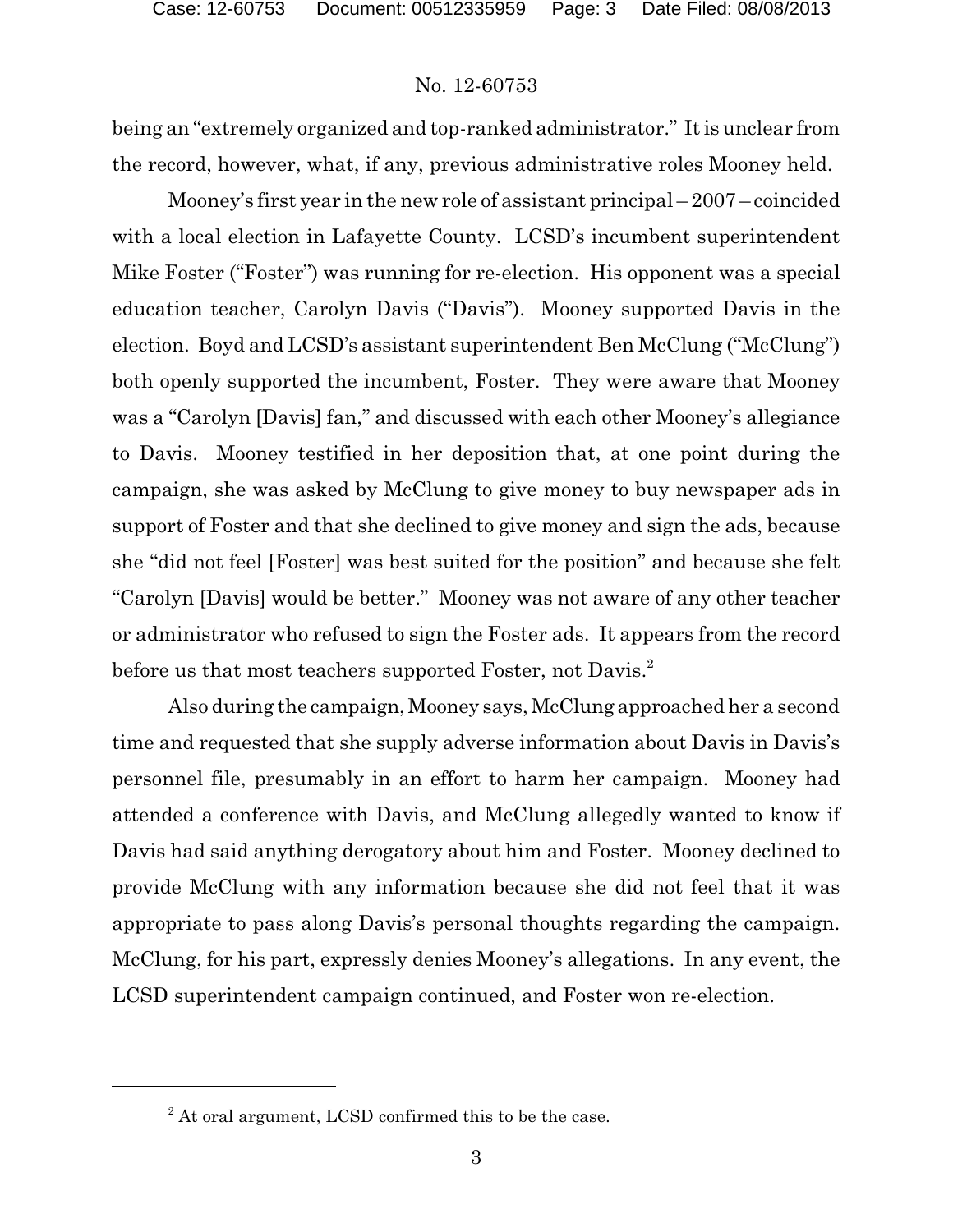Then, things began to change for Mooney. Immediately following the November election, in late 2007 or early 2008, Mooney's on-the-job performance as assistant principal, according to Boyd, deteriorated. Boyd testified that although prior to this time period, Mooney had "done fine" in dealing with parents, suddenly she "no longer had that skill." Further, her punctuality and attendance previously "hadn't been an issue" but then began to suffer. In one instance, which LCSD uses to illustrate Mooney's decline, while supervising students on a school bus, Boyd said that Mooney "grabbed [a girl] by her arm and slung her into a seat." Despite her deteriorating performance, apparently no formal complaints were made against Mooney by LCSD until May 2009, roughly a year and a half after the problems purportedly began.

When a complaint was finally made, it only occurred simultaneously with Mooney being told that she was being demoted by returning her to her prior position as a speech pathologist. First, she was told the reason was the budget cuts, and it was suggested that her duties may be assumed by a male; however, after Mooney protested, the reason for her demotion changed: LCSD told her that the demotion was a result of her lack of punctuality and difficulty in handling parent relations. In a memorandum of protest, Mooney denied any performance problems, describing parent surveys showing that the parent satisfaction ratio at her school was equal to or better than any other school in the district, and documenting a decrease in disciplinary problems at the school since she had been assistant principal. The memo noted that her education level and her experience exceeded male administrators; it then asked whether she was not being transferred to another administrative role "because [she] was a woman." LCSD then allegedly shifted a second time. LCSD decided not to demote Mooney at all; instead, it lodged complaints about Mooney's performance and placed her on a "performance improvement plan" (PIP) for the upcoming school year, 2009-2010.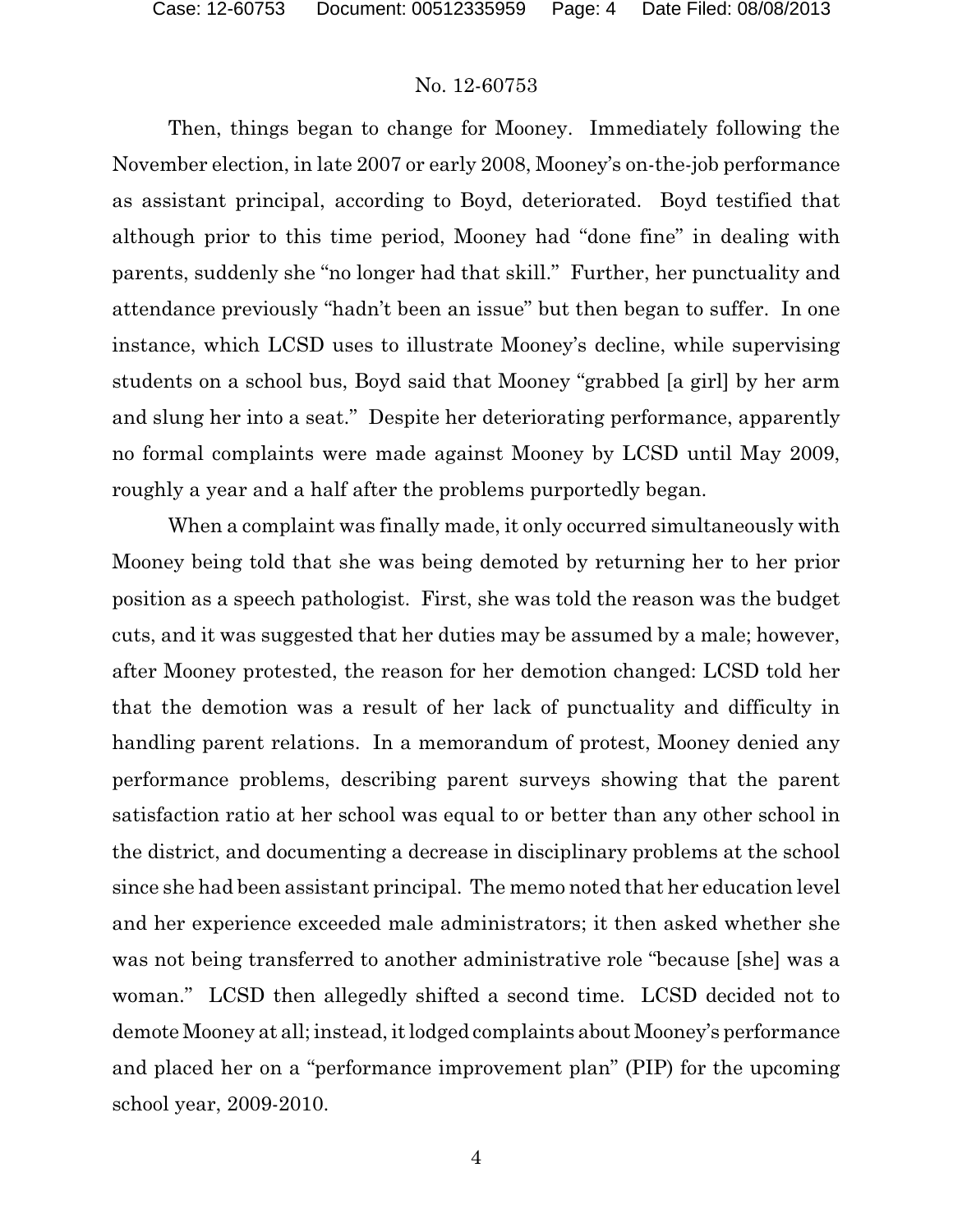The PIP designated punctuality and parent relations as two problems that needed to be remedied by Mooney. Mooney initially showed progress under the plan, but by the end of the year, according to Boyd, she had not improved to a sufficient extent. This year-end conclusion was based, at least in part, on an incident that happened during the year of the PIP. In September 2009, Mooney was investigated following the strip search of an eight-year-old boy. The boy appears to have been a known troublemaker, with four previous behavior reports on file because of his stealing of personal items on school grounds. On the day in question, a teacher and student told Mooney and others that the boy had put a roll of tape, school property, down the front of his pants. Mooney escorted the boy into the bathroom and made him pull down both his pants and underwear. No tape was found. This strip search was a violation of LCSD policy, which only allows for strip searches in emergency situations. Mooney was formally reprimanded by Boyd.

Also during the 2009-2010 school year, Mooney appears to have been tardy on many occasions. LCSD has introduced a list showing dozens of times that Mooney clocked in after 7:15 a.m. – the time at which she was required to be at school – or not at all. Although in prior years, Mooney had not been required to clock in, in 2009, under the improvement plan, Boyd required Mooney to document her arrival time.

Finally, in March 2010, a reduction in force (RIF) was ordered by Foster to be implemented by Boyd. As part of her cost-cutting strategy, Boyd says that she chose to eliminate several teacher and staff positions and not renew Mooney's assistant principal contract in May 2010. Mooney, however, contends that this reason for the non-renewal of her contract – the RIF– is pretextual, pointing to an email from Boyd to Foster that listed all the positions to be eliminated in the RIF but did not include Mooney's name or position. Mooney alleges that, Foster, Boyd's boss and the candidate whom Mooney did not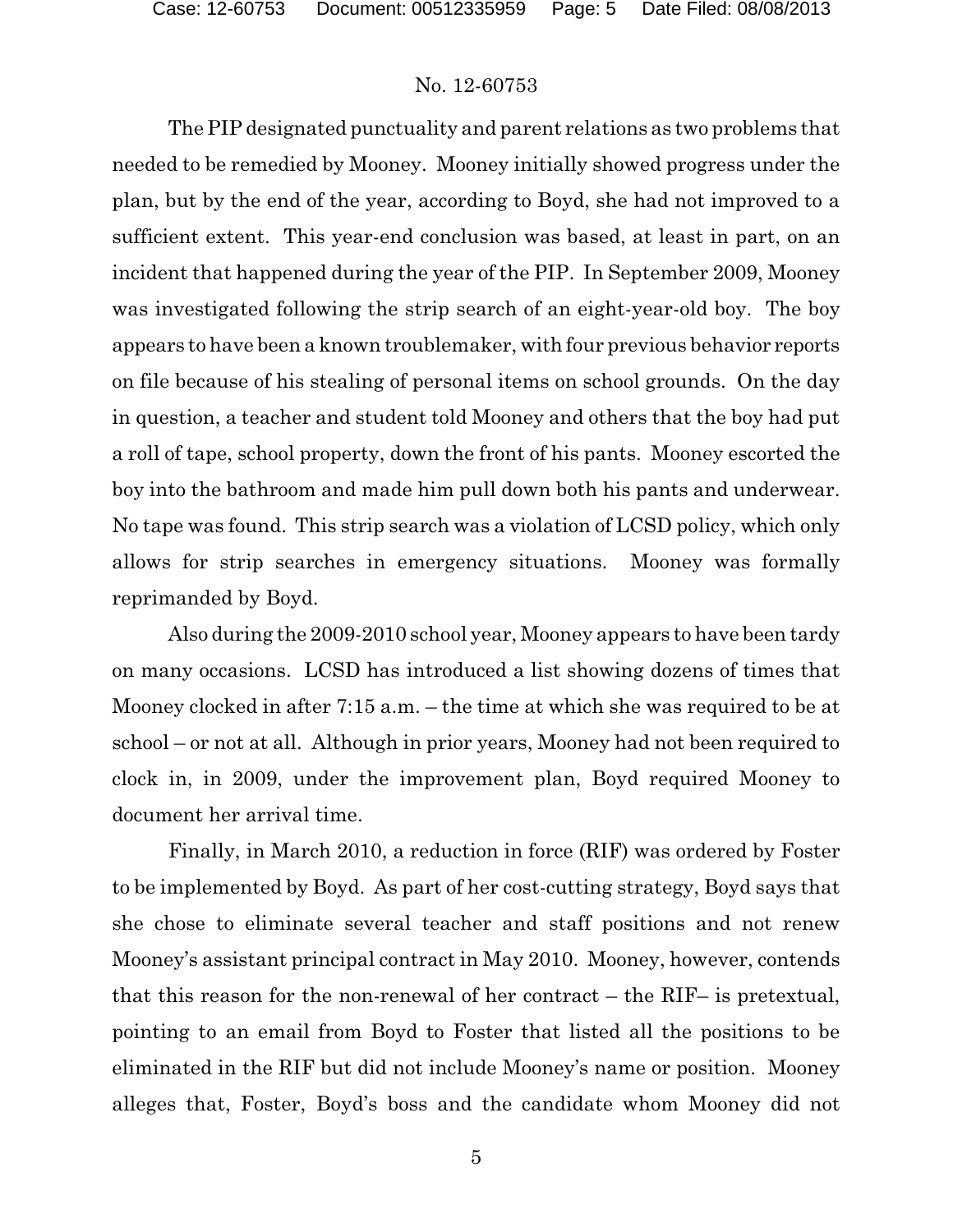support in the earlier election, did not follow the list and instead chose to retaliate against Mooney by not renewing her contract.<sup>3</sup> Mooney was the only administrator in the district who was removed from her position as part of the RIF, but "23 to 24 other positions" were eliminated, and roughly \$400,000 was saved by LCSD. LCSD did not hire another assistant principal during the year of the RIF. When it did rehire, the district chose a female for the position.

Mooney filed suit on April 6, 2011, pursuant to 42 U.S.C. § 1983 and Title VII, 42 U.S.C. §§ 2000e-2000e-17, asserting that her contract was not renewed in retaliation for engaging in speech protected by the First Amendment and in retaliation for Mooney's opposing gender discrimination, in violation of Title VII. The district court granted summary judgment on behalf of LCSD, and Mooney timely appealed.

# II.

We review the district court's grant of summary judgment *de novo*. *Young v. Equifax Credit Info. Servs., Inc.*, 294 F.3d 631, 635 (5th Cir. 2002). Summary judgment is proper if, after adequate opportunity for discovery, the pleadings, depositions, answers to interrogatories, and admissions on file, together with any affidavits filed in support of the motion, show that there is no genuine issue as to any material fact and that the moving party is entitled to judgment as a matter of law. *See* FED. R. CIV. P. 56(a); *Anderson v. Liberty Lobby, Inc.*, 477 U.S. 242, 250 (1986). When assessing whether a dispute as to any material fact exists, we consider all the evidence in the record but refrain from making credibility determinations or weighing the evidence; instead, we draw all

<sup>&</sup>lt;sup>3</sup> At oral argument, LCSD mentioned that it had neglected to insert into the record an extra page of Boyd's RIF list to Foster, which allegedly proved Mooney was incorrect in stating that her position was not one that was originally planned to be eliminated. We may not consider any additional pages of Boyd's emailed list that are outside of the record. "[T]his court is barred from considering filings outside the record on appeal, and attachments to briefs do not suffice." *In re GHR Energy Corp.*, 791 F.2d 1200, 1201–02 (5th Cir. 1986).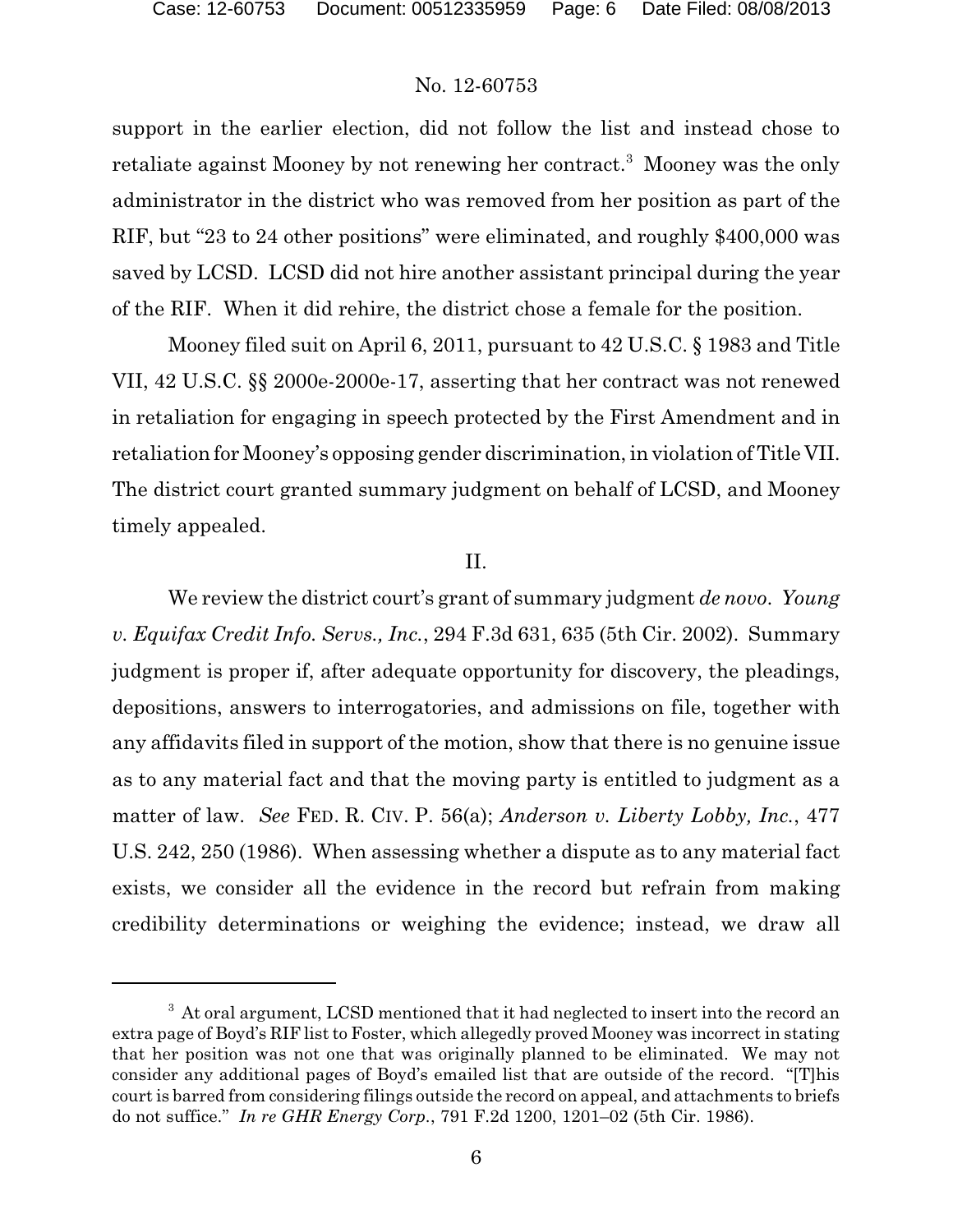reasonable inferences in favor of the non-moving party. *Reeves v. Sanderson Plumbing Prods., Inc.*, 530 U.S. 133, 150 (2000).

# III.

The question before us is whether the district court erred in dismissing Mooney's First Amendment and Title VII retaliation claims. Most basically, Mooney's argument is that she was an ideal employee until the 2007 superintendent election, when she supported Davis, instead of Foster. Her support for Davis, she claims, was not well-received by her superiors, and these political views set off a series of events: suddenly, and unjustifiably, LCSD began to cite her "deteriorating" job performance and tardiness, neither of which had before been alleged, and then these sham justifications, along with the RIF, became a convenient, pretextual reason to not renew her contract. She further contends this non-renewal violated (1) the First Amendment because it was retaliation for protected political activity and (2) Title VII because it was, at least in part, a response to her allegation of gender discrimination in her 2009 memorandum of protest. We analyze these two claims separately below.

A.

We begin with Mooney's § 1983 claim: "It is well established that the First Amendment places certain constraints upon dismissals from public employment based upon political affiliation and speech." *Brady v. Fort Bend Cnty.*, 145 F.3d 691, 704 (5th Cir. 1998). The Supreme Court has said that "a nonpolicymaking, nonconfidential government employee can[not] be discharged or threatened with discharge from a job that [s]he is satisfactorily performing upon the sole ground of h[er] political beliefs." *Elrod v. Burns*, 427 U.S. 347, 375 (1976) (Stewart, J., concurring). Similarly, this court has held that "[a] state may not discharge an employee for exercising [her] right to free speech on matters of public concern." *Page v. DeLaune*, 837 F.2d 233, 237 (5th Cir. 1988).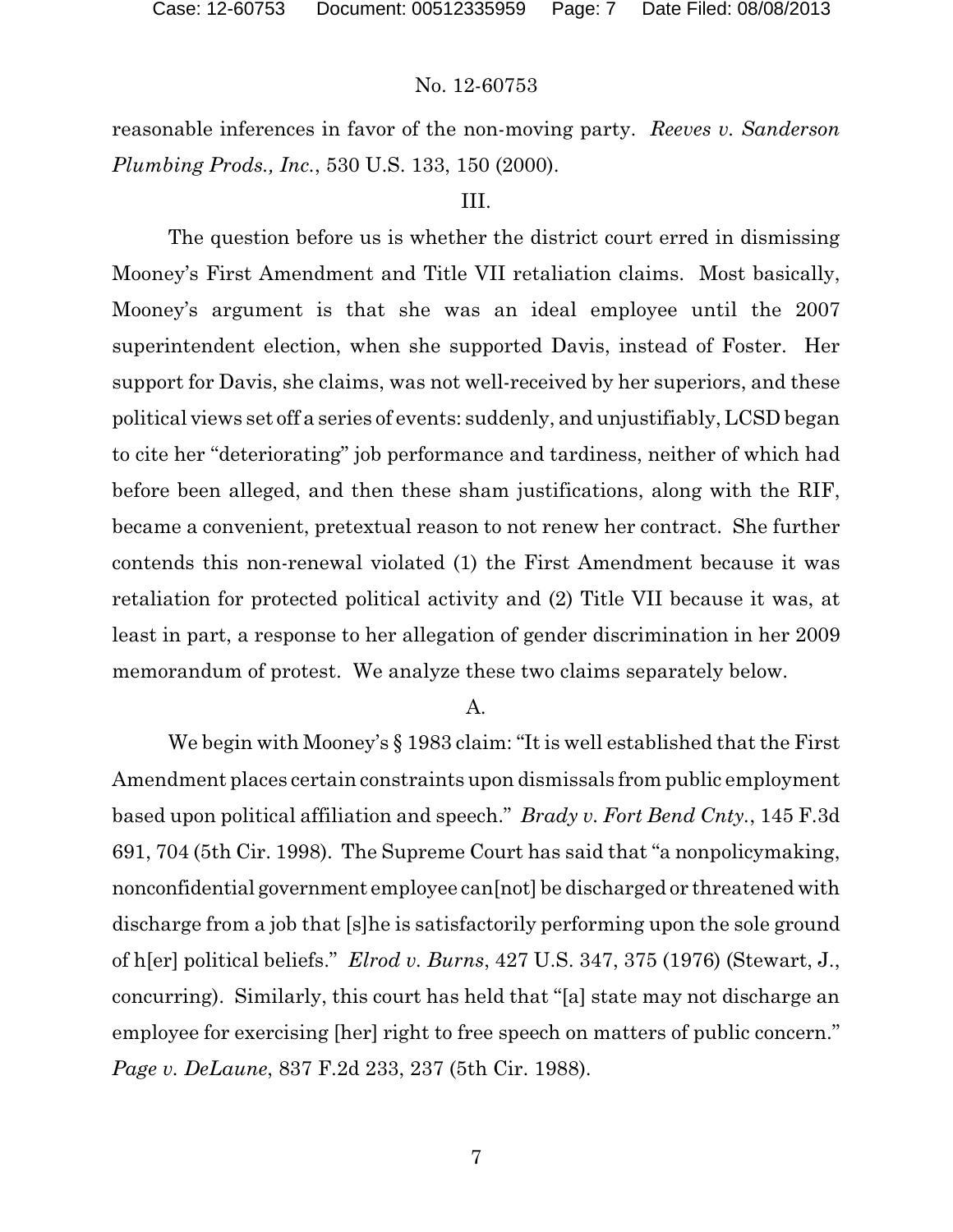In short, the First Amendment precludes a discharge based upon an employee's exercise of her right to free expression if two criteria are satisfied: first, the expression *relates to a matter of public concern*, *see Connick v. Myers,* 461 U.S. 138, 146 (1983), and, second*,* the employee's interest in commenting upon matters of public concern *must outweigh the public employer's interest* in promoting the efficiency of the public services it performs through its employees. *See Pickering v. Bd. of Educ.*, 391 U.S. 563, 568 (1968). Thus, in order to prevail on her First Amendment retaliation claim, Mooney must show that (1) she suffered an adverse employment action; (2) her speech involved a matter of public concern; (3) her interest in speaking outweighed the employer's interest in promoting efficiency in the workplace; and (4) the speech motivated the employer's adverse employment action. *Charles v. Grief*, 522 F.3d 508, 510 n.2 (5th Cir. 2008). The Fifth Circuit has made clear that, if the *prima facie* elements of a First Amendment retaliation claim are met, the claim is then evaluated under the "mixed-motive" framework – not the *McDonnell Douglas* pretext analysis. *Id*. at 516 n.28; *see also Gonzales v. Dallas Cnty., Tex.*, 249 F.3d 406, 412 n.6 (5th Cir. 2001).<sup>4</sup>

Mooney has met the first three prongs of the *prima facie* test. First, the non-renewal of her contract constituted a termination of employment, an adverse employment action. *Breaux v. City of Garland*, 205 F.3d 150, 157 (5th Cir. 2000) ("Adverse employment actions are *discharges*, demotions, refusals to hire, refusals to promote, and reprimands.") (emphasis added) (internal quotation

<sup>4</sup> Recently, the Supreme Court ruled that Title VII retaliation claims, like the one addressed *infra* herein, must be proved according to traditional principles of but-for causation, rather than the lessened "motivating factor" causation test provided in 42 U.S.C. § 2000e-2(m). *Univ. of Tex. Sw. Med. Ctr. v. Nassar*, — S. Ct. — (June 24, 2013), 2013 WL 3155234 at \*14. The holding in *Nassar*, however, does not apply to the First Amendment causation standard, which requires only that protected speech be a "substantial" or "motivating" factor in the adverse employment action suffered by the plaintiff, *see Mt. Healthy Sch. Dist. Bd. of Educ. v. Doyle*, 429 U.S. 274, 287 (1977). Thus, we adhere to the *Mt. Healthy* standard here.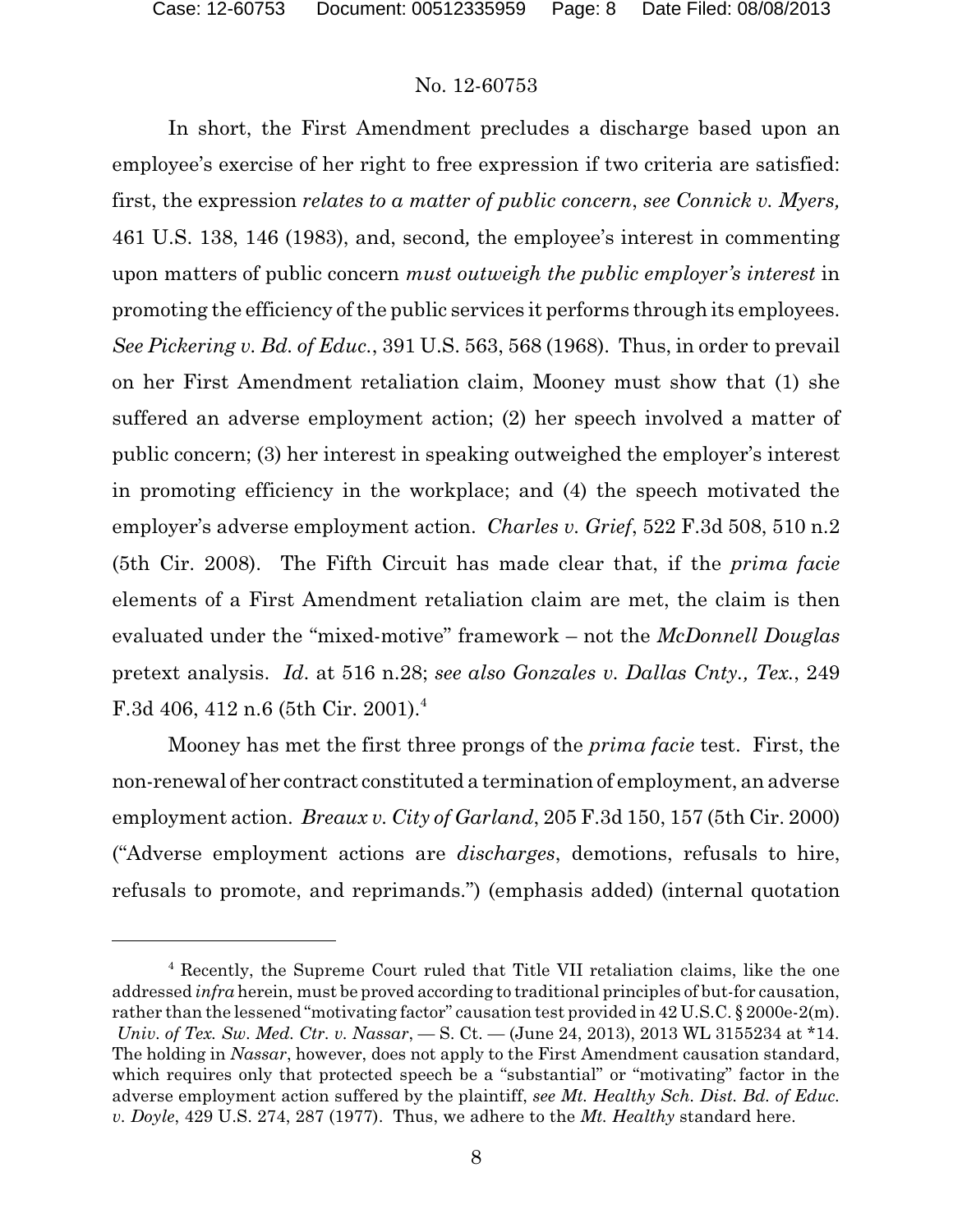marks omitted). Second, her support for Davis relates to a matter of public concern, an expression of opinion concerning a local election. *See Vojvodich v. Lopez*, 48 F.3d 879, 885 (5th Cir. 1995) (holding that "associating with political organizations and campaigning for a political candidate" relate to a matter of public concern).<sup>5</sup> Third, there is no evidence that Mooney's support for Davis caused a disruption at her place of employment.<sup>6</sup>

## B.

Whether Mooney has satisfied the fourth prong, relating to causation, is a closer question. Under the fourth prong, a plaintiff must show that her protected speech was a *motivating factor* in her discharge. *Beattie v. Madison Cnty. Sch. Dist.*, 254 F.3d 595, 601 (5th Cir. 2001) (emphasis added). Thus, to satisfy this prong, Mooney must at least establish that one of the reasons for her non-renewal was her support for Davis. The district court's analysis of the First

<sup>5</sup> For the purposes of its analysis, the district court assumed *arguendo* that Mooney engaged in protected speech, but noted that she failed to show that she openly campaigned against Foster and for Davis. According to the district court, Mooney:

simply asserts that she declined to file a report against Davis and declined to contribute money to Foster's campaign. While she contends that her support of Davis was generally known throughout the district, she has directed the court *to less than compelling evidence that the District should be charged with this knowledge*.

<sup>(</sup>Emphasis added.) We have, however, found evidence in the record before us that: (1) various officials at LCSD knew that Mooney supported Davis, (2) Mooney had expressed her Davis support verbally to co-workers, and (3) LCSD knew that Mooney had attended a meeting with Davis regarding the campaign. *See Rankin v. McPherson*, 483 U.S. 378, 386–87 n.11 (1987) ("The private nature of [a] statement does not . . . vitiate the status of the statement as addressing a matter of public concern.").

 $6$  Under the third prong of the First Amendment retaliation test, the employee's interest in "commenting upon matters of public concern" must outweigh the public employer's interest "in promoting the efficiency of the public services it performs through its employees." *Pickering*, 391 U.S. at 568. The essence of the *Pickering* test is whether a plaintiff's political views, when expressed in a workplace, disrupted the office's efficiency or ability to effectively render public services. *See, e.g.*, *Branton v. City of Dall.*, 272 F.3d 730, 741 (5th Cir. 2001).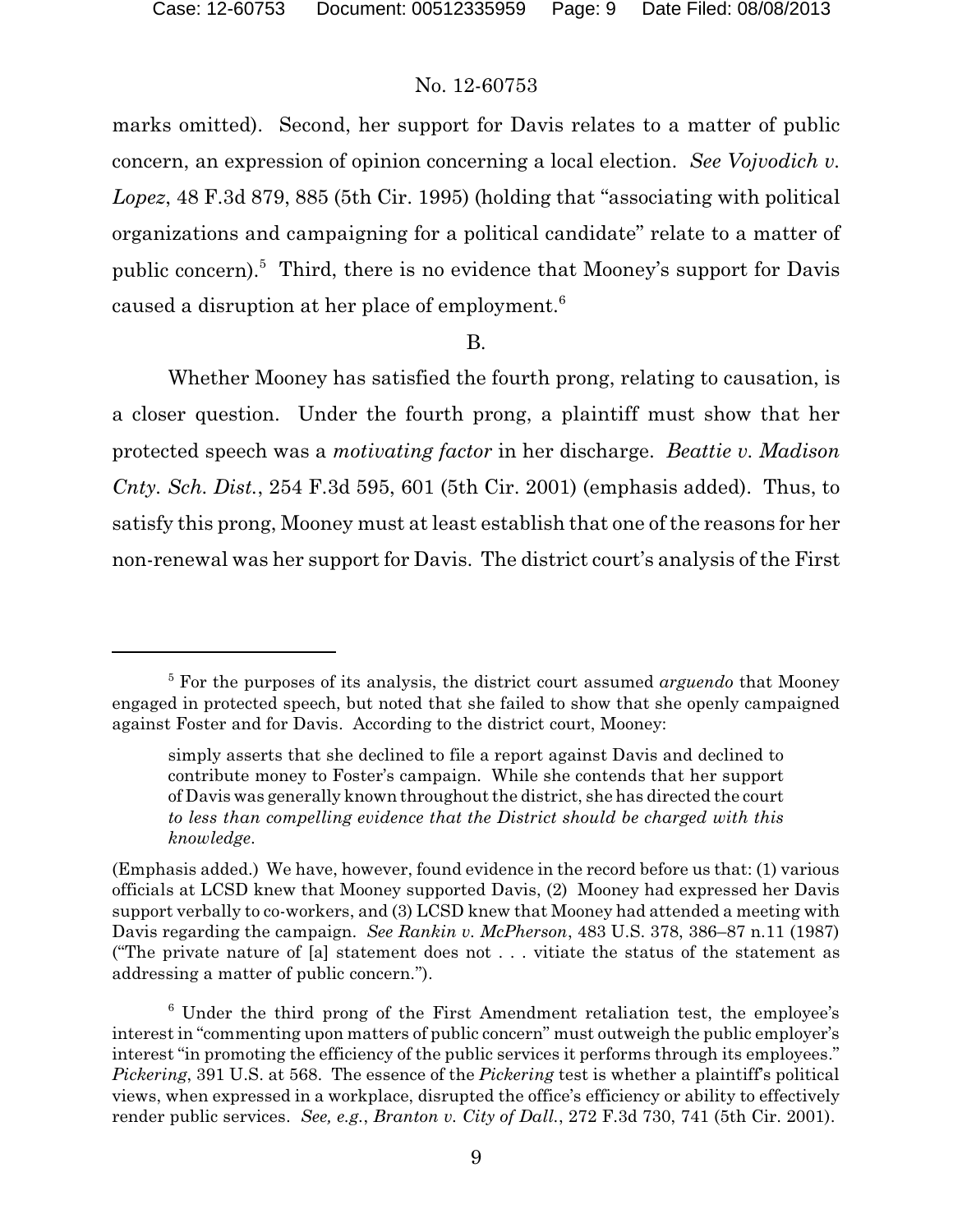Amendment claim focused on this "causal connection" prong, and the court concluded that Mooney had "not met [her] burden" with respect to it.

Close timing between an employee's protected activity and an adverse employment action can be a sufficient basis for a court to find a causal connection required to make out a *prima facie* case of retaliation. *See Evans v. City of Hous.*, 246 F.3d 344, 354 (5th Cir. 2001). With this in mind, the district court considered the temporal proximity in Mooney's case. For the district court, the proper time period to consider was the period between Mooney's protected activity and her non-renewal, a period of almost three years, and one far too long to support an inference of retaliation. It is not that, facially, this statement is incorrect; however, temporal proximity between protected activity and an adverse employment action should be viewed in the context of other evidence.<sup>7</sup> The causal connection prong, for example, may also be satisfied when the plaintiff relies upon a chronology of events from which retaliation may plausibly be inferred. *Brady v. Hous. Indep. Sch. Dist.*, 113 F.3d 1419, 1424 (5th Cir. 1997).

Mooney has presented such a chronology: first, (in school year 2007– 008) LCSD suddenly began to criticize her performance immediately after the election but failed to produce any formal disciplinary write-ups detailing Mooney's performance, then (in 2008–2009) LCSD tried to demote Mooney, for varying reasons, ultimately deciding not to because she protested on the basis of gender

<sup>7</sup> *See, e.g.*, *Washburn v. Harvey*, 504 F.3d 505, 511 (5th Cir. 2007) (where the court considers evidence other than, and in addition to, temporal proximity evidence in a retaliation causation analysis); *Shirley v. Chrysler First, Inc*., 970 F.2d 39, 44 (5th Cir. 1992) (stating that temporal proximity is just "one of the elements in the entire calculation of whether [plaintiff] had shown a causal connection between the protected activity and the subsequent firing [of plaintiff]."). Indeed, in a Tenth Circuit case that has been cited favorably by the Fifth Circuit and the Supreme Court, a court held there was no need to consider whether temporal proximity alone was sufficient because the plaintiff"presented additional evidence from which a reasonable jury could find causation." *O'Neal v. Ferguson Const. Co.*, 237 F.3d 1248, 1253 (10th Cir. 2001).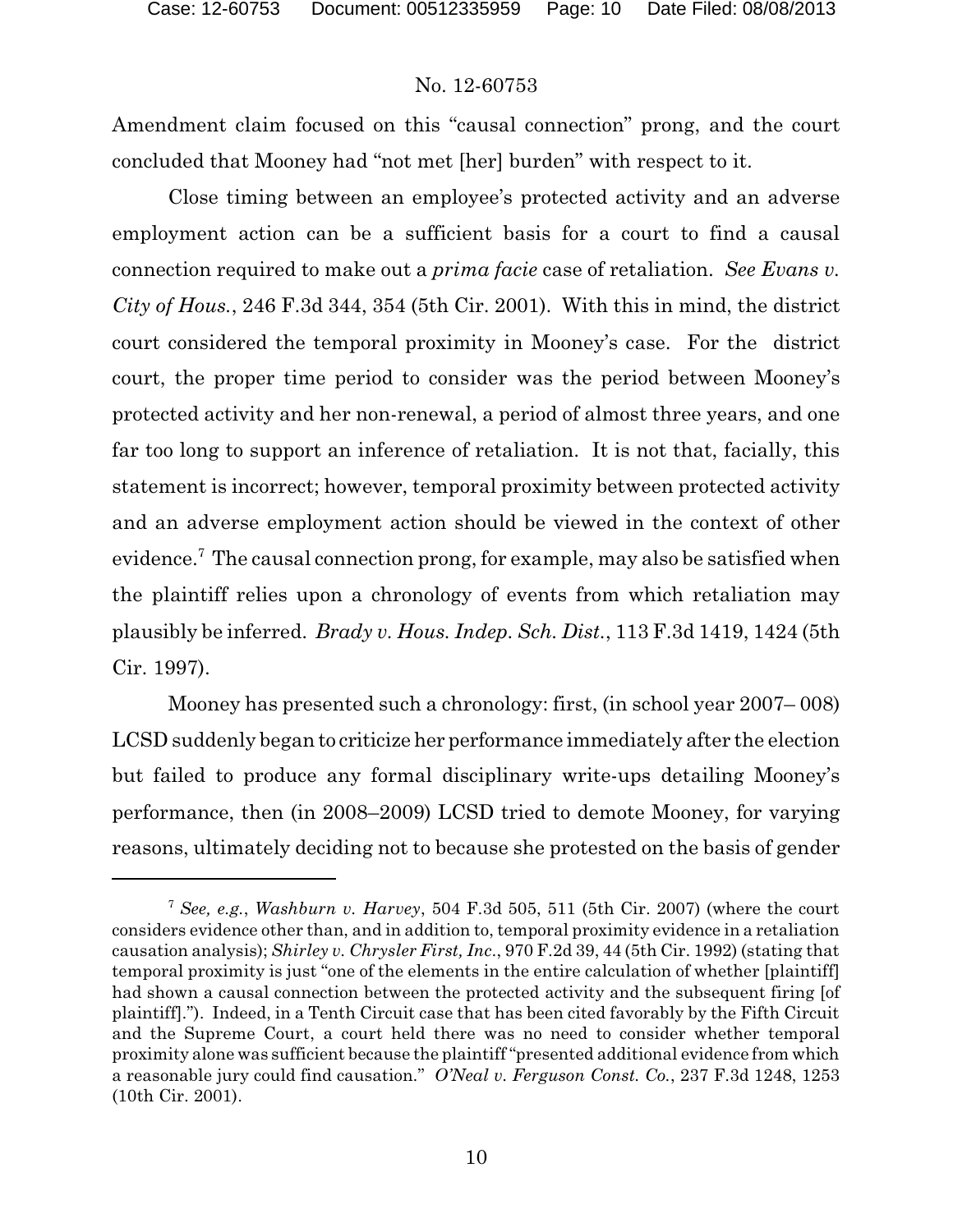discrimination, and, finally, (in 2009–2010) Foster, the official in charge of the RIF – and the political rival – along with Boyd, a rival supporter, terminated her position, when it became convenient to do so. This sequence of events is enough for a reasonable juror to infer retaliatory causation, especially considering that the "causal link" need only be that her protected activity was one reason motivating LCSD's decision. *See Evans*, 246 F.3d at 354. Although it is true that the ultimate decision to not renew her contract occurred three years after the protected activity, the chain of circumstances outlined above, as reflected by deposition testimony in the record before us, 8 began immediately after the election and, drawing all inferences in Mooney's favor, is enough to raise a genuine issue of material fact regarding the causal connection.

# IV.

But Mooney has not established her right to a trial yet. In First Amendment retaliation cases involving public employees, once an employee has met her burden of showing that her protected conduct was a motivating factor in the employer's adverse employment action, the question becomes whether the employer has met its burden to show, by a preponderance of the evidence, that it would have taken the same adverse employment action against the employee even in the absence of the employee's protected conduct. *See Charles*, 522 F.3d at 516 n.28. If the employer is able to make such a showing, then the protected conduct in question does not amount to a constitutional violation justifying remedial action. *Id*.

<sup>&</sup>lt;sup>8</sup> In particular, we refer to the testimony of Boyd, Mooney's direct supervisor, who stated that (1) she (Boyd) supported Foster in the election and "probably" gave money to his campaign, (2) she considered it "an important factor for all of us at school who our boss would be" and thought that she and her co-workers "all need[ed] to support [Foster]", (3) Mooney's job performance began to suffer immediately following the election, even though Mooney's performance had never before been a problem, and (4) Boyd couldn't "claim to say specifically [which] incident[s]" caused the change. We also refer to the deposition testimony of Mooney and Foster, which indicates LCSD changed its mind regarding Mooney's demotion and, at various times, gave differing rationales for disciplining Mooney.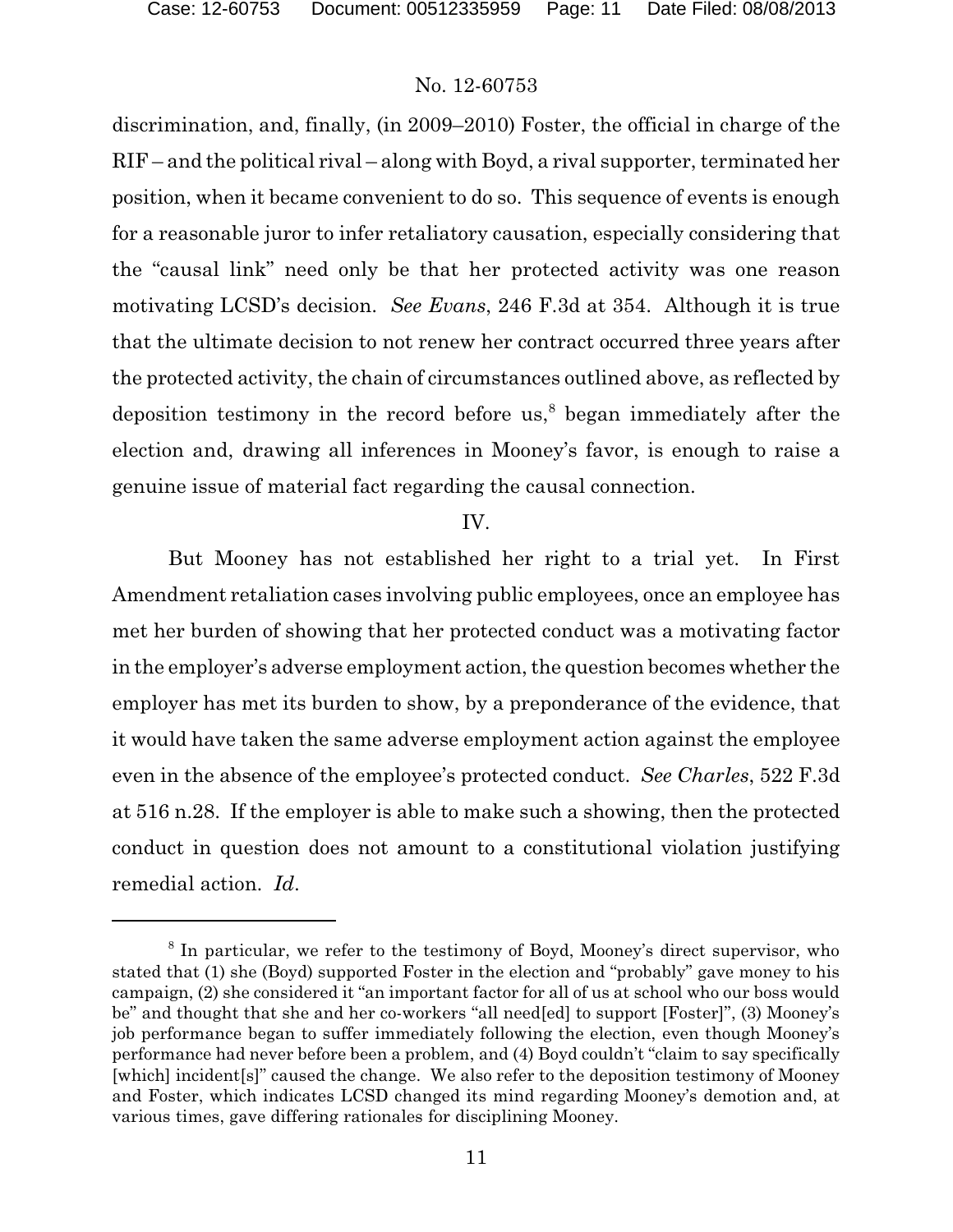Whether LCSD, by a preponderance of the undisputed evidence, has shown it would not have renewed Mooney even in the absence of her support for Davis is another close question. In the district court's view, LCSD had sufficiently made this showing. In particular, the court pointed to three of LCSD's alleged rationales for not rehiring her: (1) Mooney's poor job performance, (2) lack of punctuality in arriving to work, and (3) the district's need to effect cost savings through the RIF.

Regarding Mooney's poor job performance, Boyd testified in her deposition that, at the time, she could not remember the names of any children or parents who complained about Mooney. She also stated that, other than the PIP (which was not instituted until a year and a half after Mooney's alleged poor performance began) there were no formal disciplinary write-ups of Mooney. Further, although Boyd cited two incidents – the "slinging" of a student into her seat on a school bus and the strip search of a student – as evidence that Mooney was not performing adequately, the evidence is disputed whether and the degree to which these incidents influenced Mooney's non-renewal. Half the students who were interviewed regarding the bus incident stated that Mooney had only raised her voice at the student and never used physical force, and the strip search was in violation of LCSD policy, but Mooney was reprimanded of it. For her part, Mooney, in her memorandum of protest to the complaints lodged against her, introduced statistical data indicating that parents of Lafayette Elementary were increasingly pleased with school administration during her tenure as assistant principal. LCSD does not challenge this data. In short, then, LCSD's first purported nondiscriminatory reason for non-renewing Mooney's contract is disputed.

As for Mooney's alleged lack of punctuality, the time logs introduced into the record indicate that Mooney was late in arriving to work during the fall of 2009, among other times. Yet Boyd testified that, during that same period, "in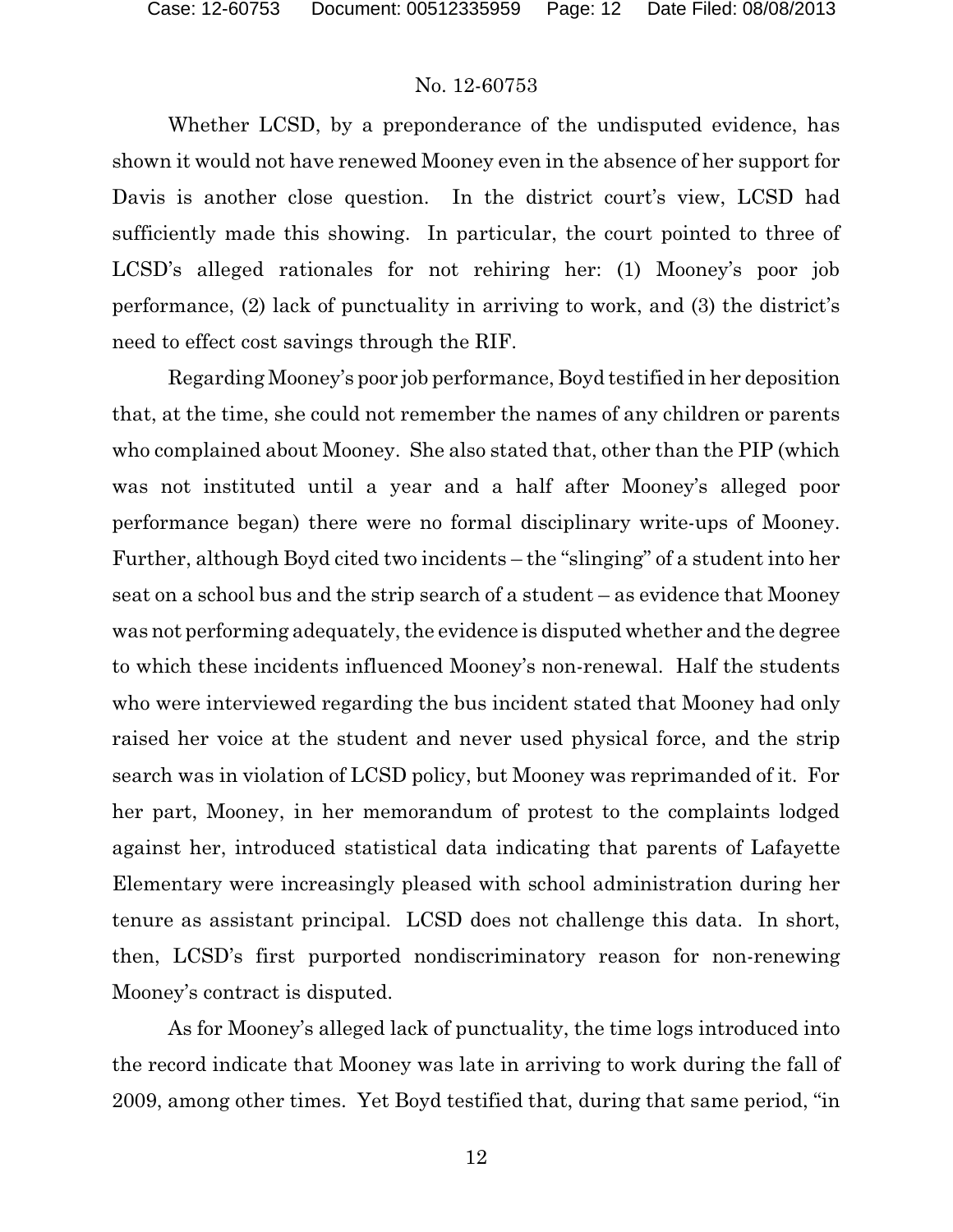the fall [of 2009], I did tell [Mooney] that things were going pretty good." Again, then, the evidence regarding LCSD's second reason for not renewing Mooney is disputed, because it is unclear whether punctuality was really a problem relating to her continued employment.<sup>9</sup>

Finally, there is the RIF, ordered by Foster in order to meet state costcutting requirements. Foster gave instructions and had at least some say over which licensed employees were non-renewed, and it was carried out by Boyd, who was a Foster supporter and "probably" had contributed money to Foster's campaign. It is undisputed that Mooney was the *only* administrator in the district who was removed from her position as part of the  $RIF<sup>10</sup>$ . Thus, there remains a genuine issue of material fact of whether LCSD would have nonrenewed Mooney even in the absence of her Davis support, because its purported rationales for doing so, as rebutted by Mooney, may be pretextual.

V.

We last address Mooney's claim based on Title VII retaliation. She asserts that when she was advised of her demotion back to speech pathologist, she suggested that the demotion constituted gender discrimination, because her putative replacement would be a male. She alleges that, because of this complaint, the school district retaliated against her by terminating her contract. This Title VII retaliation claim is unsupported by any evidence connecting gender to her termination.

 $9^9$  Boyd does not explain, for example, how punctuality was not a problem in the fall, but was a problem in the spring. During both periods, Mooney arrived late to work (according to the time logs), yet it appears that during at least one of those periods, her performance was "pretty good."

<sup>&</sup>lt;sup>10</sup> In their deposition testimony, Foster and Boyd stated that the other positions eliminated by the RIF, generally speaking, were janitorial staff and assistant teachers. LCSD does not offer a persuasive reason for why Mooney's *specific* position was eliminated. And at oral argument, LCSD confirmed that no other administrative staff – counselors, secretaries, or other assistant principals in the district – were eliminated in the RIF.